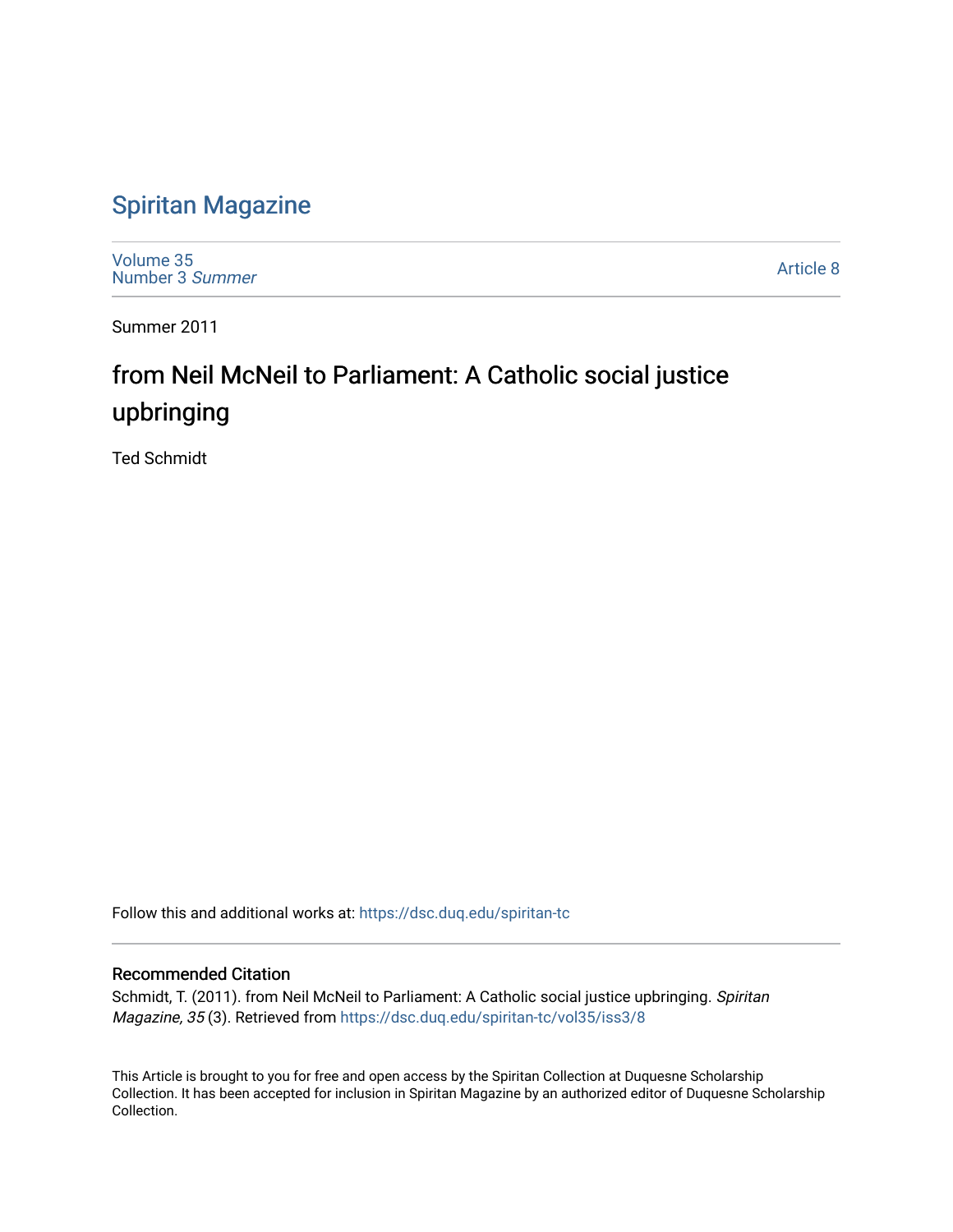#### **from Neil McNeil to Parliament**

# Andy Cash

# A Catholic social justice upbringing

#### Ted Schmidt

ne of the surprising results in the May Federal election was the victory of Andrew Cash in Dovercourt riding in downtown West Toronto. This was a riding that for 50 years had sent a Liberal to parliament and which had returned incumbent Mario Silva by 5,000 votes in the previous election.

Silva made the fatal mistake of taking Cash for granted and for his stunning mistake *NOW* magazine quipped, "The voters traded in Silva for Cash."

Andrew's victory gave voice to many who watched in dismay as Canada seemingly moved away from its caring and compassionate history toward an ever more unequal society. As one who has had a catbird seat on Andy's principled life for more than three decades, his election said to me that periodically the cosmic wheels do tumble in the direction of justice.

#### **A deep value system**

Andy Cash left Neil McNeil over thirty years ago, but when he left he had already internalized a deep value system closely aligned with the liberation and creative perspectives of the Hebrew scriptures and the radical vision of the Sermon on the Mount. His response to Jesus' invitation to the reign has never been the tepid "Lord! Lord!" rejected in Matthew's gospel (7:21), but in the "doing of the Father's will", advocating for the values of the kingdom, fighting for the common good, an end to war making, increased foreign aid and sensitivity to the poor, the prime place where Jesus locates himself.

He told me how shocked he was that the moral legacy he had received from his family and Neil was not shared by the broader world.

> I met Andy on the third floor of Neil after teaching his older brothers Ricky and Marty. My simple demand: return immediately the *Clockwork Orange* novel brother Marty had not returned to the Religion Department!

#### **A niche in the world of music**

Our next meeting and the beginning of a long friendship with my whole family was outside the Brunswick Tavern in 1980 where he was postering the next gig for L'Etranger, the punk group he and Charlie Angus started. Angus later heard a deeper call and left to open a Catholic Worker House in Cobalt. He is now the NDP member for Timmins-James Bay.

Cash's hardscrabble education had begun, scrambling for a niche in the world of music. He would never attend university, but became a serious autodidact, a voracious reader as he strove mightily to understand the context